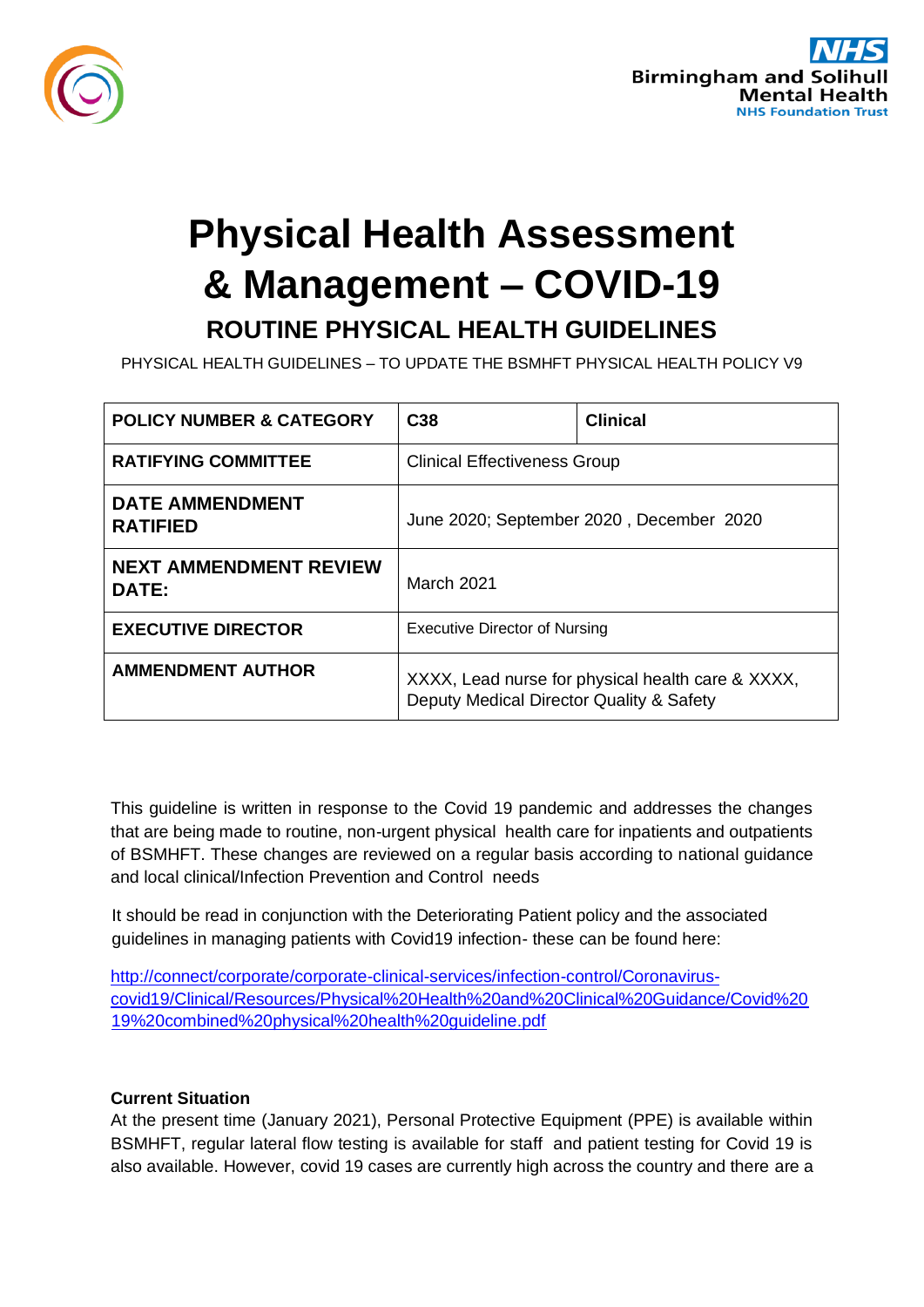number of outbreaks on our inpatient units, of service users and staff. There is also a clinical need to identify non-acute physical health problems for service users, as some of these problems may be risk factors for future Covid 19 infection. There is therefore a need to maintain routine physical health monitoring for inpatients, set out below. This started again from 29 June 2020. All staff are encouraged to complete a personal risk assessment with their line manager to address any concerns or risks to the member of staff (eg from BAME community, underlying health factors etc)

For outpatients, whilst a return to routine physical health care is also important, current requirements of social distancing, ongoing liaison with primary care colleagues and other measures required from national guidance means that many outpatient services may not be in a position to carry out full routine physical health monitoring . Nevertheless, some guidance is outlined below.

## **Outpatients**

- **Annual physical health checks can be carried out remotely** (eg over the phone or video link) , and the **new physical health assessment form on Rio** (replacing the Rethink form) can be completed
- At present, procedures requiring face to face contact for routine physical health care can be carried out if safe to do so (blood tests such as lipids, HBa1c, blood pressure and pulse, BMI), with appropriate PPE and handwashing, or can be deferred if considered safe and appropriate to do so . However, if investigations are clinically indicated (ie if you expect a result to be abnormal or if you are doing the test in order to change your management), the investigation should be carried out, using PPE .
- Some blood tests will still need to be taken in relation to medication, for example clozapine blood tests or monitoring for lithium - handwashing and use of PPE again will need to be used. Information regarding monitoring of such medication during the Covid 19 pandemic can be found here:

[http://connect/corporate/corporate-clinical-services/infection](http://connect/corporate/corporate-clinical-services/infection-control/Coronavirus-covid19/Clinical/Pages/default.aspx?RootFolder=%2Fcorporate%2Fcorporate%2Dclinical%2Dservices%2Finfection%2Dcontrol%2FCoronavirus%2Dcovid19%2FClinical%2FResources%2FMedication%20guidelines&FolderCTID=0x01200010A9EF126C0FF74D9A0FCB9F3FFEBAA9&View=%7b1C62C007-93AE-4A30-8279-EF749DA27337%7d)[control/Coronaviruscovid19/Clinical/Pages/default.aspx?RootFolder=%2Fcorporate%2Fc](http://connect/corporate/corporate-clinical-services/infection-control/Coronavirus-covid19/Clinical/Pages/default.aspx?RootFolder=%2Fcorporate%2Fcorporate%2Dclinical%2Dservices%2Finfection%2Dcontrol%2FCoronavirus%2Dcovid19%2FClinical%2FResources%2FMedication%20guidelines&FolderCTID=0x01200010A9EF126C0FF74D9A0FCB9F3FFEBAA9&View=%7b1C62C007-93AE-4A30-8279-EF749DA27337%7d) [orporate%2Dclinica](http://connect/corporate/corporate-clinical-services/infection-control/Coronavirus-covid19/Clinical/Pages/default.aspx?RootFolder=%2Fcorporate%2Fcorporate%2Dclinical%2Dservices%2Finfection%2Dcontrol%2FCoronavirus%2Dcovid19%2FClinical%2FResources%2FMedication%20guidelines&FolderCTID=0x01200010A9EF126C0FF74D9A0FCB9F3FFEBAA9&View=%7b1C62C007-93AE-4A30-8279-EF749DA27337%7d) 

[l%2Dservices%2Finfection%2Dcontrol%2FCoronavirus%2Dcovid19%2FClinical%2FRes](http://connect/corporate/corporate-clinical-services/infection-control/Coronavirus-covid19/Clinical/Pages/default.aspx?RootFolder=%2Fcorporate%2Fcorporate%2Dclinical%2Dservices%2Finfection%2Dcontrol%2FCoronavirus%2Dcovid19%2FClinical%2FResources%2FMedication%20guidelines&FolderCTID=0x01200010A9EF126C0FF74D9A0FCB9F3FFEBAA9&View=%7b1C62C007-93AE-4A30-8279-EF749DA27337%7d)  [ources%2FMedication%20guidelines&FolderCTID=0x01200010A9EF126C0FF74D9A0F](http://connect/corporate/corporate-clinical-services/infection-control/Coronavirus-covid19/Clinical/Pages/default.aspx?RootFolder=%2Fcorporate%2Fcorporate%2Dclinical%2Dservices%2Finfection%2Dcontrol%2FCoronavirus%2Dcovid19%2FClinical%2FResources%2FMedication%20guidelines&FolderCTID=0x01200010A9EF126C0FF74D9A0FCB9F3FFEBAA9&View=%7b1C62C007-93AE-4A30-8279-EF749DA27337%7d)  [CB9F3FFEBAA9&View={1C62C007-93AE-4A30-8279-EF749DA27337}](http://connect/corporate/corporate-clinical-services/infection-control/Coronavirus-covid19/Clinical/Pages/default.aspx?RootFolder=%2Fcorporate%2Fcorporate%2Dclinical%2Dservices%2Finfection%2Dcontrol%2FCoronavirus%2Dcovid19%2FClinical%2FResources%2FMedication%20guidelines&FolderCTID=0x01200010A9EF126C0FF74D9A0FCB9F3FFEBAA9&View=%7b1C62C007-93AE-4A30-8279-EF749DA27337%7d)

- Some patients will have an agreed Effective Shared Care Agreement (ESCA) with the GP involved in their care- in these cases, the GP will be responsible for medication monitoring
- Risk factors for Covid 19 infection such as diabetes are important to identify- if you think that carrying out an Hba1c test if clinically indicated, and this cannot be done by the service user's GP, this should be carried out
- The **ECG service within BSMHFT is available** and will carry out routine ECG
- If there is key physical information about underlying health conditions, this should be recorded as usual within the case record
- If an outpatient is suspected of suffering from Covid19, this must be recorded in the Infection Control section of Rio (Assessments, Physical Health Assessments, Infection Control) - this will send a notification to the Infection Control team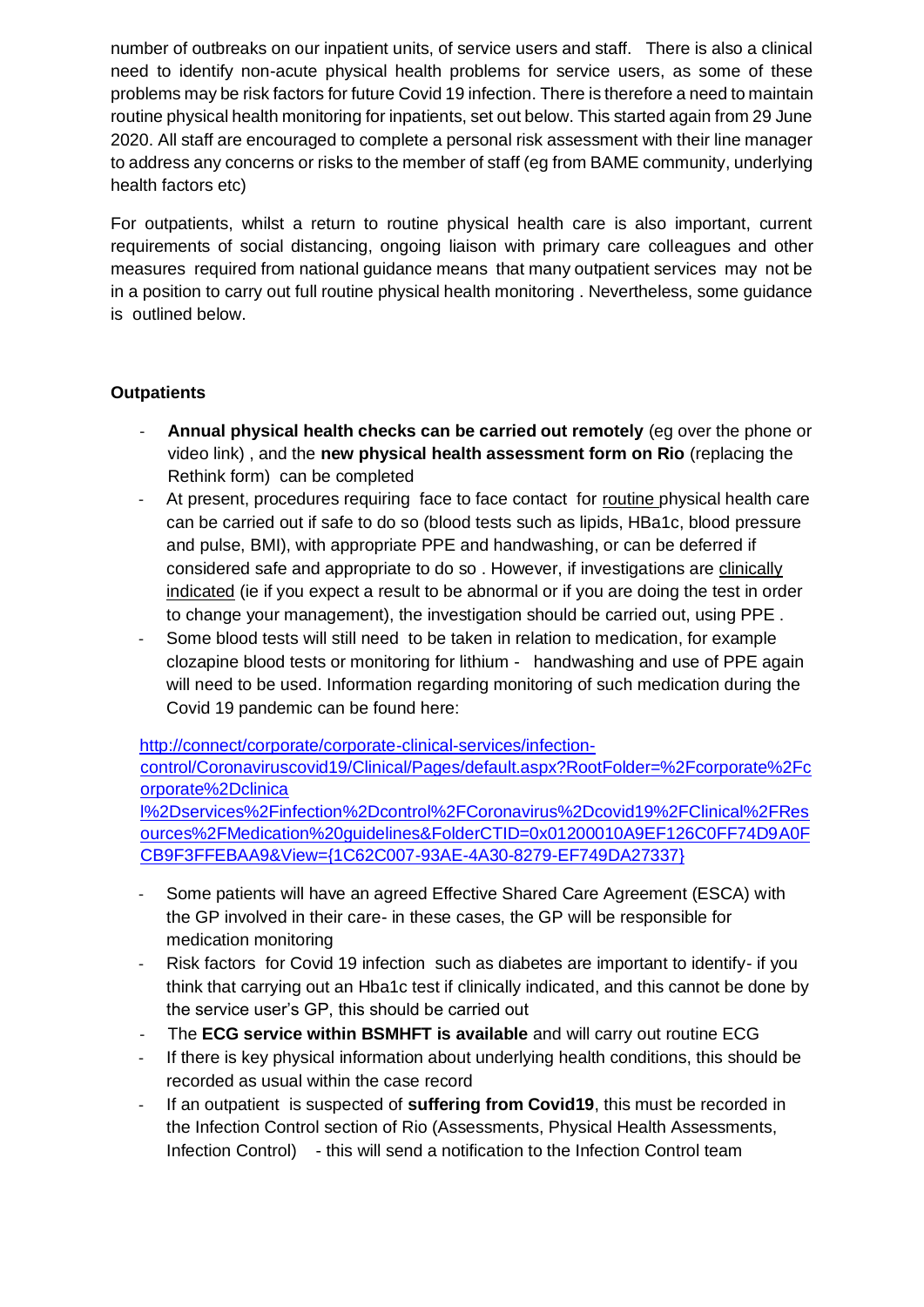If an outpatient has already had a Covid 19 infection, consider any possible long term complications, including respiratory symptoms, fatigue or cognitive problems. - There is now a referral process for service users who may be suffering from **PostCovid syndrome** - use the usual referral processes to physiotherapy, dietetics or Speech and Language Therapy

## **Inpatients**

- Prior to admission, the admitting team will ask screening questions of the patient to check if there are suspicions of infection with covid 19 (new, persistent cough, fever above 37.8, or a new loss of smell or taste) and all patients will be swab tested for Covid 19 – the patient should be isolated until the results of the test are available, and if positive, isolation should continue according to advice from the Infection Control Team
- When the patient is admitted, history taking is still essential and has never been stepped down
- The new Rio physical assessment form must be completed along with the systemic enquiry and physical examination form (but precautions must be taken if suspected or confirmed covid 19 case, such as use of PPE)
- If there are concerns that a patient may have a Covid 19 infection, the physical examination may be delayed until the results are back, if there is no clinical indication to carry out an examination. If there is a clinical indication, then PPE must be worn when carrying out the examination. Any infection control concerns can be discussed with the Infection Prevention and Control team
- Core assessment- physical observations must still be taken by nursing or medical staff
- Pregnancy testing must be arranged if relevant
- Blood borne virus testing may still be relevant, and other blood tests (routine or if clinically indicated) should be arranged
- Malnutrition risk especially in the presence of any positive diagnosis.  $-$  use MUST tool and refer to dietician
- Falls risk, pain management and mobility may also need assessing refer to physio team if required
- Choking risk-use dysphagia screening tool and refer to Speech and Language Therapist .
- ECG should be arranged as soon as possible after admission. If this is urgent, the medical staff or ward staff should undertake this, alternatively the ECG service is also available for this and referrals can be made as usual via Rio

## **Liaison with primary care**

- At the current time, you must still share essential clinical information with primary care colleagues – for example results indicating a new, significant physical illness which needs immediate treatment , medication changes and so on
- Electronic discharge summaries are still required to be sent to primary care services **Other physical health advice:**
- Drugs and the immune system: The use of substances for example cannabis, cocaine, heroin, including alcohol and tobacco are all substances can all have an